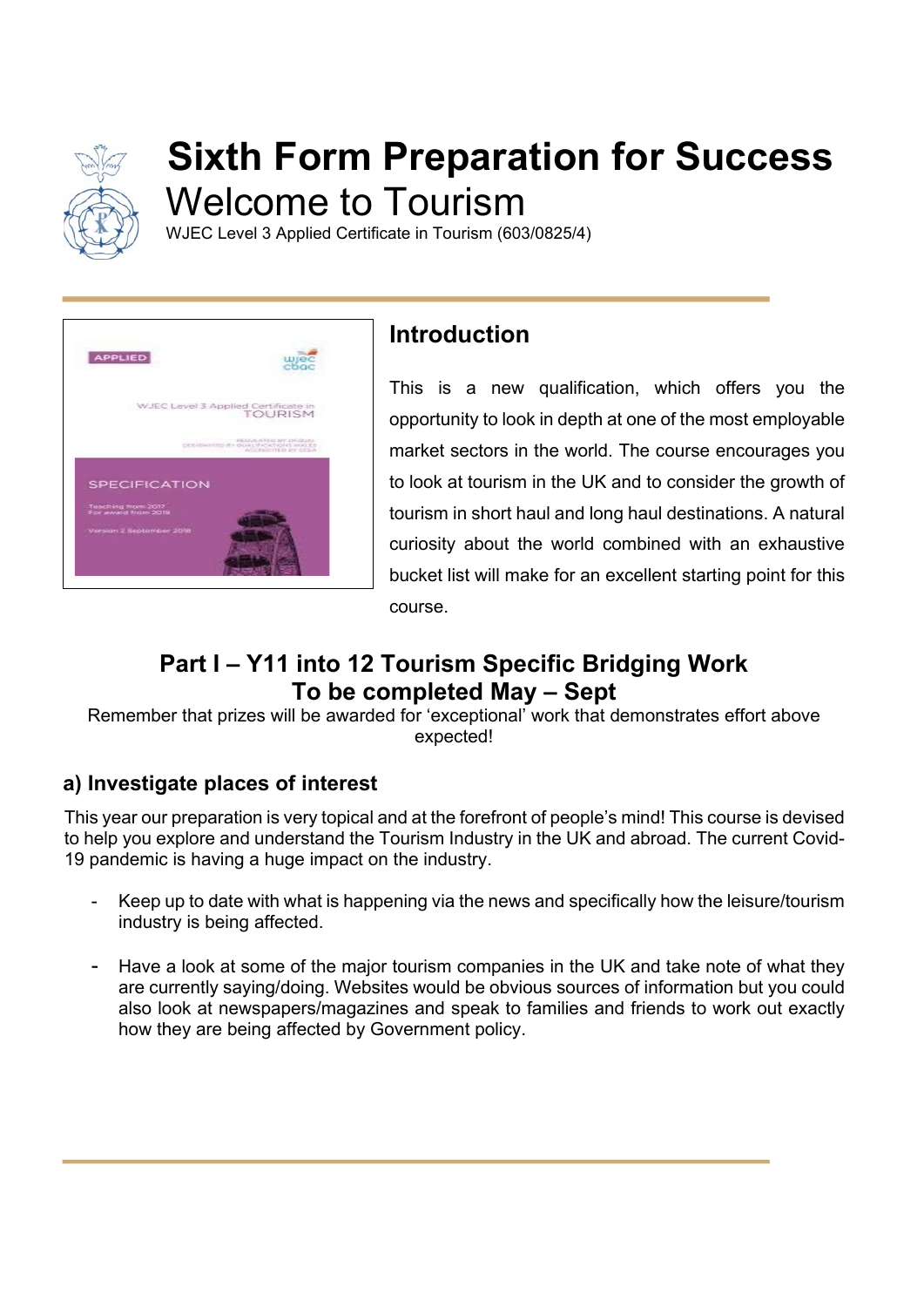### **b) Wider reading**

The Bill Bryson books provide an excellent starting point for a humorous look at tourist destinations around the world, in particular 'Notes from a Small Island' is worth looking at.







**Unruly Places (Alistair Bonnet)** At a time when Google Maps can take you on a virtual tour of most places on the planet, it's hard to imagine there's any unchartered ground left on the planet. Unruly Places goes to some of the most unexpected, offbeat places in the world to re-inspire our geographical imaginations.

#### **WATCH:**

#### **TED Talks: Talks for the thoughtful Traveler**

https://www.ted.com/playlists/337/talks\_for\_the\_thoughtful\_trave

**NETFLIX, The Dark Tourist:** David Farrier's eight-part series looks at unconventional destinations across the world. From the radioactive villages of Japan following the 2013 tsunami to the voodoo villages of South Africa. Farrier explores tourist's dark desires for the 'never seen before'.

#### **PODCAST:**

**Lonely Planet's, 8 fantastic travel podcasts to whisk you away** 

https://www.lonelyplanet.com/articles/best-travel-podcasts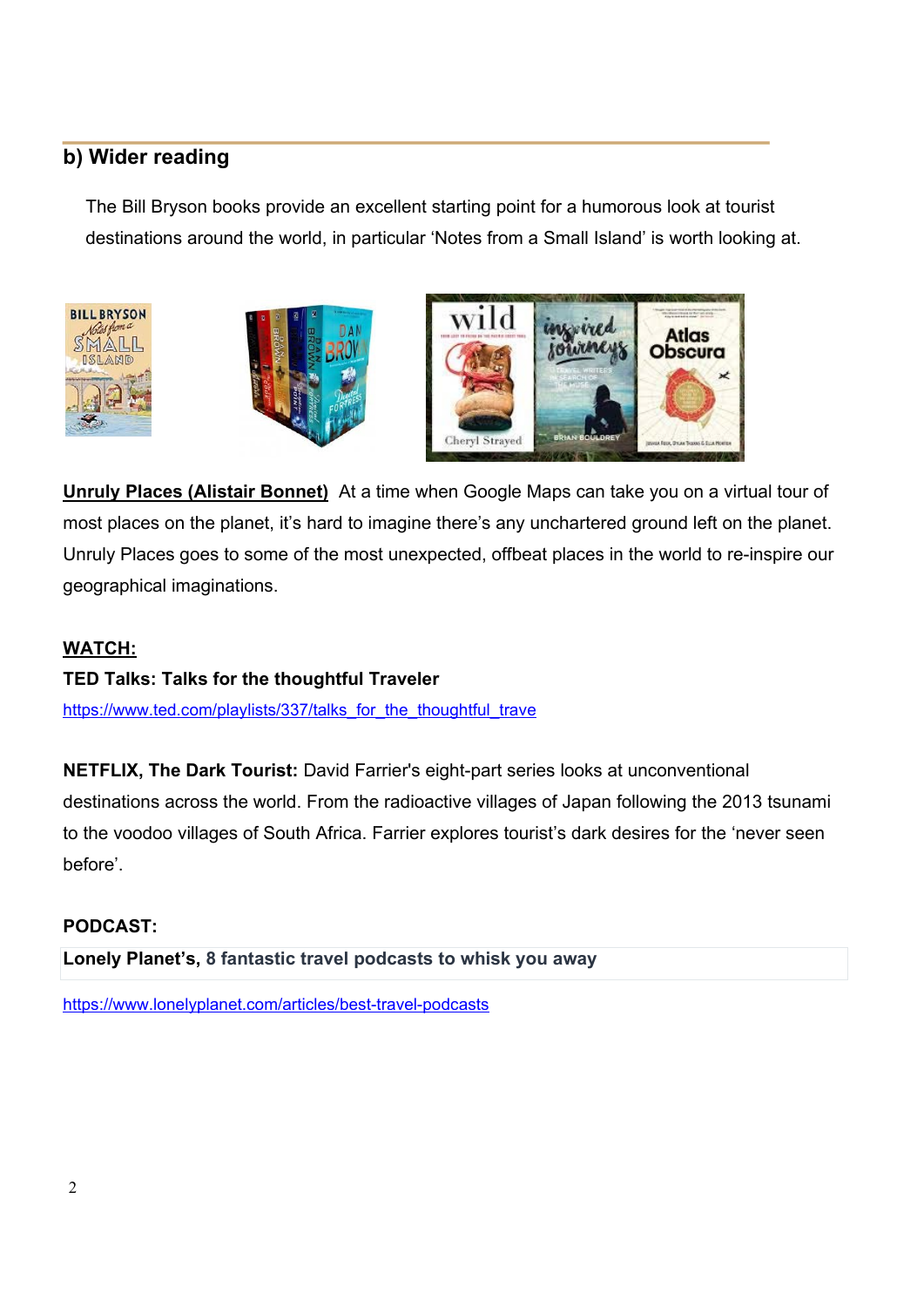## **c) Compulsory task**

#### **UK Tourism**

The UK has always been a popular tourist destination; it has a wide range of activities that appeal to a broad group of travelers. Your first task is to identify a place in the UK that would appeal to the following tourist types – you must fully justify why the destination you have selected is suitable for the tourist types:

- Business tourist
- Adventure tourist
- Retired tourist

## **d) Stretch!**

The Lonely Planet guides are a fabulous 'go to guide' for

researching places you would like to visit. They are a guide with tips and suggestions based around a city or country and are written by people who have visited the place discussed. This personal guide is very useful for encouraging tourists to venture away from the mainstream and consider looking into places a little more off the beaten track.

Produce your own version of a Lonely Planet Guide for a place you have visited, include suggestions on where to stay, where to eat and what to visit whilst you are there. Consider what kind of tourist would be interested in visiting your chosen destination and offer them advice on budget, public transport and interacting with locals.





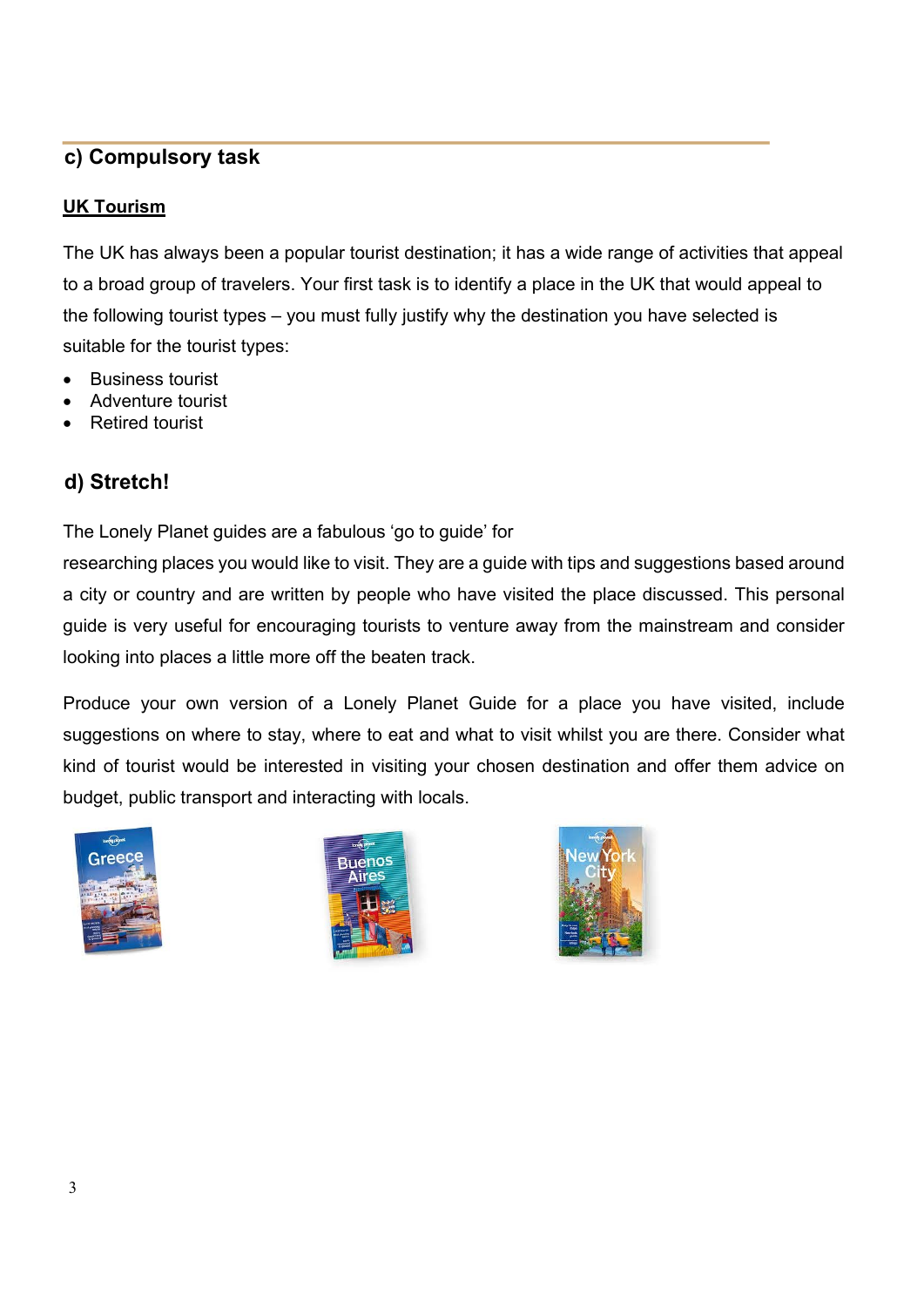# **Part II - Year 12 Head Start! for completion June – September**

- a) This link takes you to specification for Level 3 Tourism Diploma it's worth reading through the information on the 4 units you will be studying. https://www.wjec.co.uk/media/kkaps5fk/level-3-applied-diploma-in-tourism-specificationfrom-2017.pdf In Year 12 we focus on Unit 1 The UK Tourism Destinations and Unit 3 The Dynamic Tourism Industry – both of these units are examined at the end of the Year. It is definitely worth having a read of the blurb linked to these units – look for unfamiliar language, jargon and key terms and spend some time researching their meanings.
- b) This link https://www.wjec.co.uk/qualifications/tourism-level-3/?sub nav level=coursematerials#tab resources takes you to some of the online resources provided by the exam board under the 'Resources for Teachers' file there is a great case study (Unit 1 Case Study) to read through to gain an understanding of the various components of the tourism industry and how they all come together.
- c) This link should take you to a selection of some of the lessons you will study in Year 12 https://drive.google.com/drive/u/0/folders/1jKEhn9t4jsThHR7c29tXihkEtvE151-x The subject is constantly evolving and new challenges (like the Corona Virus!) have short and long term impacts on the tourism industry – as a result of these changes your teachers have to be ready to modify and adapt lessons in order to ensure that they are current…. So watch this space!
- d) The course is so new that there are no core textbooks yet to support the lesson content. This link takes you to a teacher guide on the WJEC website which is useful in supporting the learning you will experience in the classroom.

https://www.wjec.co.uk/media/wwrp4g04/level-3-applied-certificate-and-diploma-intourism-guidance-for-teaching-from-2017.pdf

- e) There are a vast range of internet-based resources we will draw on in lessons to demonstrate the relevant key concepts, TED talks are a good place to take a look at some of the issues facing the industry and how the industry stakeholders responds to change. https://www.youtube.com/results?search\_query=ted+talk+tourism
- f) The unprecedented situation that the Corona Virus has created has led to an explosion of online resources that enable us to view the world from the safety of our homes. Virtual tours, web cams and social media has opened up parts of the world to view in ways that would never normally exist. This link takes you to one of many websites that allow you to view places that normally could only have been experienced in person. https://globotreks.com/tips/best-virtual-tours-world/

continued….